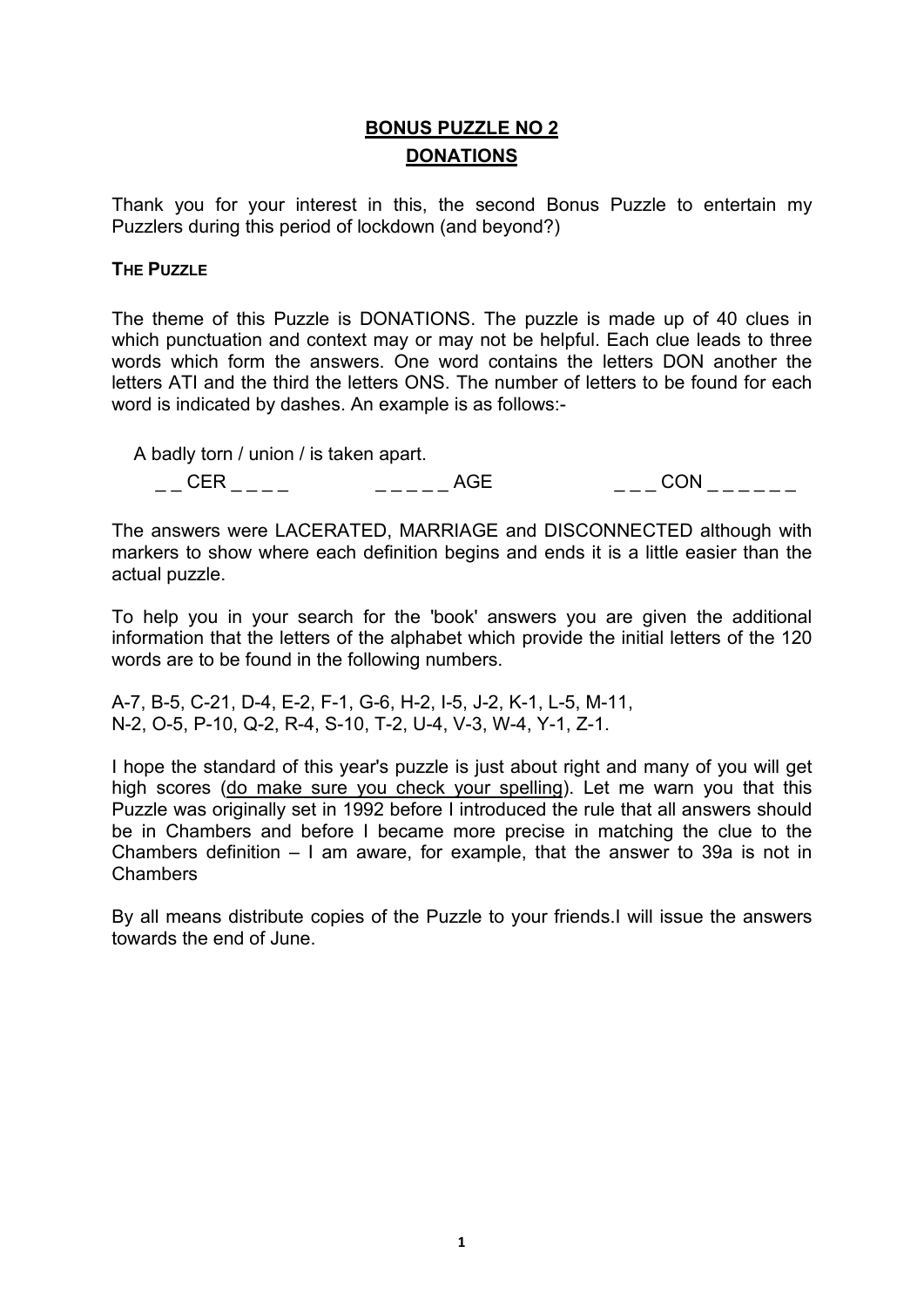## **DONATIONS**

| 1) John Paul's home is a corner house made of a bluish white mineral                                                                                                                                                                                                                                                   |                                          |                   |
|------------------------------------------------------------------------------------------------------------------------------------------------------------------------------------------------------------------------------------------------------------------------------------------------------------------------|------------------------------------------|-------------------|
|                                                                                                                                                                                                                                                                                                                        |                                          |                   |
| 2)  in a town on the A2 $3:4+4s$ .                                                                                                                                                                                                                                                                                     |                                          |                   |
| $\overline{\phantom{0}}$ _ _ _ DON _ _ _ _ _ _ _ _ _ _ ATI _                                                                                                                                                                                                                                                           |                                          | $------$ ONS      |
| 3) Raymond Burr's cousin has an apple tree against a wall                                                                                                                                                                                                                                                              |                                          |                   |
|                                                                                                                                                                                                                                                                                                                        |                                          |                   |
| 4)  it's a small tree with an acceptable seed_leaf.                                                                                                                                                                                                                                                                    |                                          |                   |
|                                                                                                                                                                                                                                                                                                                        |                                          |                   |
| 5) A follower of Achilles was a subject of an English county                                                                                                                                                                                                                                                           |                                          |                   |
|                                                                                                                                                                                                                                                                                                                        |                                          |                   |
| 6)  in which Bonnie Prince Charlie was defeated by General Booth's army in the<br>heavy rain.                                                                                                                                                                                                                          |                                          |                   |
|                                                                                                                                                                                                                                                                                                                        | ______DEN      _____ATI __      _ONS ___ |                   |
| 7) A son of King David was a godparent of a member of the basilosaurus family.                                                                                                                                                                                                                                         |                                          |                   |
|                                                                                                                                                                                                                                                                                                                        |                                          |                   |
| 8) Six times Derby winner was not aware of a round of applause                                                                                                                                                                                                                                                         |                                          |                   |
|                                                                                                                                                                                                                                                                                                                        | $DON$ $-- -- ONS$ $-- -- ATI$ $---$      |                   |
| 9)  by G&S. The unique hymnal                                                                                                                                                                                                                                                                                          |                                          |                   |
|                                                                                                                                                                                                                                                                                                                        |                                          | $---$ DON         |
| 10)  was surpassed by an operatic song as a result.                                                                                                                                                                                                                                                                    |                                          |                   |
| $\frac{1}{2}$ DON $\frac{1}{2}$ $\frac{1}{2}$ $\frac{1}{2}$ $\frac{1}{2}$ $\frac{1}{2}$ $\frac{1}{2}$ $\frac{1}{2}$ $\frac{1}{2}$ $\frac{1}{2}$ $\frac{1}{2}$ $\frac{1}{2}$ $\frac{1}{2}$ $\frac{1}{2}$ $\frac{1}{2}$ $\frac{1}{2}$ $\frac{1}{2}$ $\frac{1}{2}$ $\frac{1}{2}$ $\frac{1}{2}$ $\frac{1}{2}$ $\frac{1}{2$ |                                          | $-$ ONS $      -$ |
| 11) An American Nissen hut in a London suburb is the dominion of a feudal lord in<br>which                                                                                                                                                                                                                             |                                          |                   |

 $\begin{array}{ccc} \text{---} & \text{ONS} \end{array}$  \_ \_  $\begin{array}{ccc} \text{---} & \text{DON} & \text{---} & \text{ATI} \end{array}$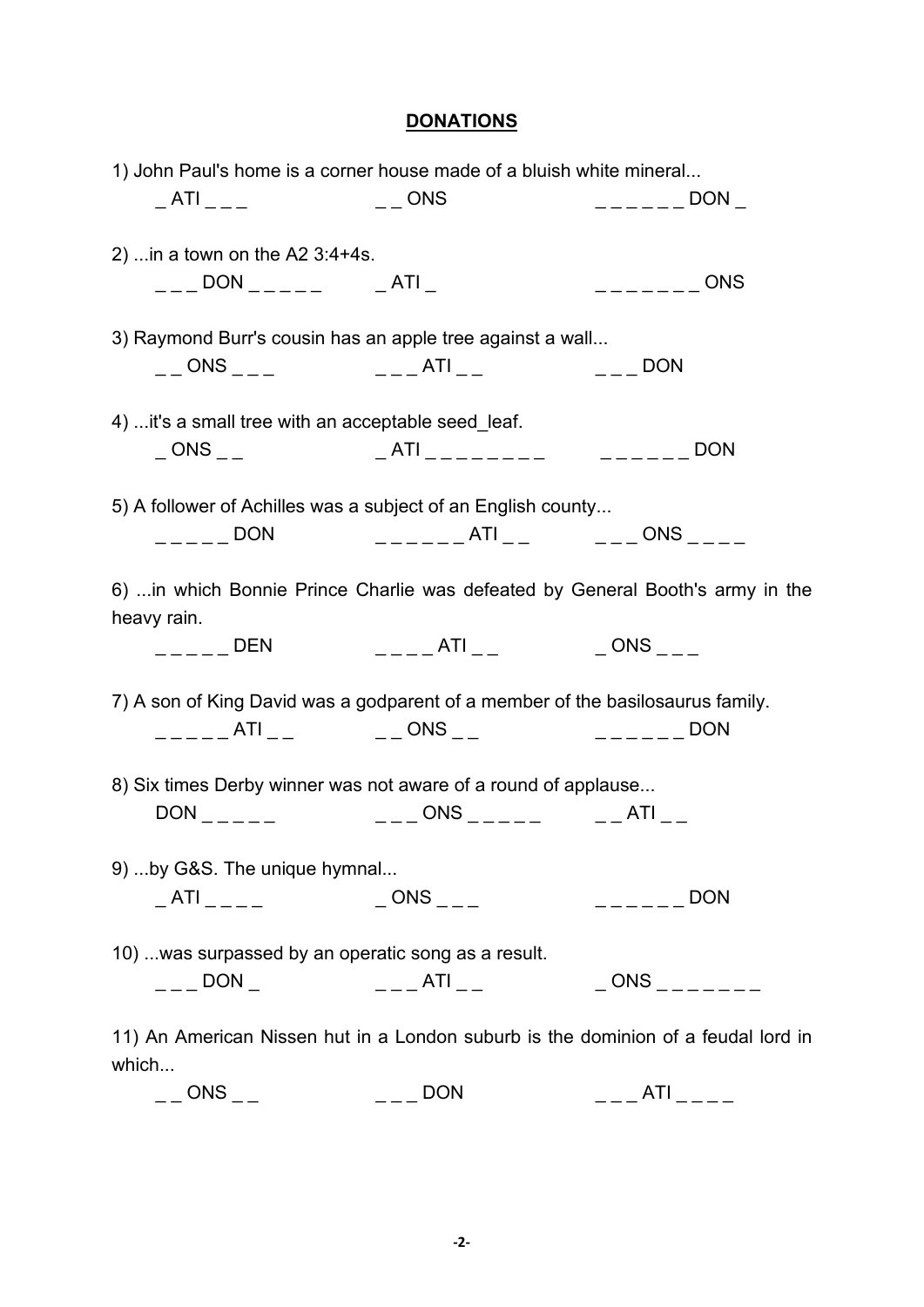| 12)  Disraeli was teaching about a radioactive gas                                                                                                                                                                                                                                                                                                                                                                                                                              |                                                                                                                                                                                                                                                                                                                     |                     |
|---------------------------------------------------------------------------------------------------------------------------------------------------------------------------------------------------------------------------------------------------------------------------------------------------------------------------------------------------------------------------------------------------------------------------------------------------------------------------------|---------------------------------------------------------------------------------------------------------------------------------------------------------------------------------------------------------------------------------------------------------------------------------------------------------------------|---------------------|
|                                                                                                                                                                                                                                                                                                                                                                                                                                                                                 |                                                                                                                                                                                                                                                                                                                     |                     |
|                                                                                                                                                                                                                                                                                                                                                                                                                                                                                 |                                                                                                                                                                                                                                                                                                                     |                     |
| 13) 'In the final reckoning $E=mc^2$ is plain obvious'.                                                                                                                                                                                                                                                                                                                                                                                                                         |                                                                                                                                                                                                                                                                                                                     |                     |
| $\frac{1}{2}$ _ _ _ _ _ _ _ DON $\frac{1}{2}$ _ _ _ _ _ _ ATI _ _ _                                                                                                                                                                                                                                                                                                                                                                                                             |                                                                                                                                                                                                                                                                                                                     | $---$ ONS $---$     |
| 14) A zealot says it doesn't matter that Medusa and Euryale                                                                                                                                                                                                                                                                                                                                                                                                                     |                                                                                                                                                                                                                                                                                                                     |                     |
|                                                                                                                                                                                                                                                                                                                                                                                                                                                                                 | ___ATI_      ____DON __      ____ONS                                                                                                                                                                                                                                                                                |                     |
|                                                                                                                                                                                                                                                                                                                                                                                                                                                                                 |                                                                                                                                                                                                                                                                                                                     |                     |
| 15)  harry Peter and spike Mary's portion of food and a                                                                                                                                                                                                                                                                                                                                                                                                                         |                                                                                                                                                                                                                                                                                                                     |                     |
| $\overline{a}$ $\overline{a}$ ONS                                                                                                                                                                                                                                                                                                                                                                                                                                               |                                                                                                                                                                                                                                                                                                                     |                     |
|                                                                                                                                                                                                                                                                                                                                                                                                                                                                                 |                                                                                                                                                                                                                                                                                                                     |                     |
| 16)  rare case of illicit liquor.                                                                                                                                                                                                                                                                                                                                                                                                                                               |                                                                                                                                                                                                                                                                                                                     |                     |
|                                                                                                                                                                                                                                                                                                                                                                                                                                                                                 | $\frac{1}{2}$ $\frac{1}{2}$ $\frac{1}{2}$ $\frac{1}{2}$ $\frac{1}{2}$ $\frac{1}{2}$ $\frac{1}{2}$ $\frac{1}{2}$ $\frac{1}{2}$ $\frac{1}{2}$ $\frac{1}{2}$ $\frac{1}{2}$ $\frac{1}{2}$ $\frac{1}{2}$ $\frac{1}{2}$ $\frac{1}{2}$ $\frac{1}{2}$ $\frac{1}{2}$ $\frac{1}{2}$ $\frac{1}{2}$ $\frac{1}{2}$ $\frac{1}{2}$ |                     |
|                                                                                                                                                                                                                                                                                                                                                                                                                                                                                 |                                                                                                                                                                                                                                                                                                                     |                     |
| 17) An artist from East Bergholt in Wiltshire has a German shepherd dog but                                                                                                                                                                                                                                                                                                                                                                                                     |                                                                                                                                                                                                                                                                                                                     |                     |
|                                                                                                                                                                                                                                                                                                                                                                                                                                                                                 | $\_$ ONS _ _ _ _ _ _ _ _ _ _ _ _ _ DON _ _ _ _ _ _ ATI _ _                                                                                                                                                                                                                                                          |                     |
|                                                                                                                                                                                                                                                                                                                                                                                                                                                                                 |                                                                                                                                                                                                                                                                                                                     |                     |
| 18) the setter, having had his head shaved was not dynamic and                                                                                                                                                                                                                                                                                                                                                                                                                  |                                                                                                                                                                                                                                                                                                                     |                     |
| $\overline{\phantom{a}}$ $\overline{\phantom{a}}$ $\overline{\phantom{a}}$ $\overline{\phantom{a}}$ $\overline{\phantom{a}}$ $\overline{\phantom{a}}$ $\overline{\phantom{a}}$ $\overline{\phantom{a}}$ $\overline{\phantom{a}}$ $\overline{\phantom{a}}$ $\overline{\phantom{a}}$ $\overline{\phantom{a}}$ $\overline{\phantom{a}}$ $\overline{\phantom{a}}$ $\overline{\phantom{a}}$ $\overline{\phantom{a}}$ $\overline{\phantom{a}}$ $\overline{\phantom{a}}$ $\overline{\$ |                                                                                                                                                                                                                                                                                                                     |                     |
|                                                                                                                                                                                                                                                                                                                                                                                                                                                                                 |                                                                                                                                                                                                                                                                                                                     |                     |
| 19)  it was quite appropriate for the linen cloth to come unfastened.                                                                                                                                                                                                                                                                                                                                                                                                           |                                                                                                                                                                                                                                                                                                                     |                     |
|                                                                                                                                                                                                                                                                                                                                                                                                                                                                                 | _ ONS _ _ _ _ _ _ _ _ _ _ ATI _ _ _ _ _ _ _ _ _ _ _ _ _ DON _                                                                                                                                                                                                                                                       |                     |
| 20) The family who made violins were scornful of the Tories                                                                                                                                                                                                                                                                                                                                                                                                                     |                                                                                                                                                                                                                                                                                                                     |                     |
|                                                                                                                                                                                                                                                                                                                                                                                                                                                                                 |                                                                                                                                                                                                                                                                                                                     |                     |
| ATI                                                                                                                                                                                                                                                                                                                                                                                                                                                                             | $---$ DON $---$                                                                                                                                                                                                                                                                                                     | $-$ ONS $        -$ |
| 21)  The fibres in the brain of the Prime Minister are for nothing'.                                                                                                                                                                                                                                                                                                                                                                                                            |                                                                                                                                                                                                                                                                                                                     |                     |
| $\_$ ONS                                                                                                                                                                                                                                                                                                                                                                                                                                                                        | $---$ DON $-- ---$ ATI                                                                                                                                                                                                                                                                                              |                     |
|                                                                                                                                                                                                                                                                                                                                                                                                                                                                                 |                                                                                                                                                                                                                                                                                                                     |                     |
| 22) It's an important championship for one of les fauves and four of an Italian priest.                                                                                                                                                                                                                                                                                                                                                                                         |                                                                                                                                                                                                                                                                                                                     |                     |

\_ \_ \_ \_ \_ \_ DON \_ ATI \_ \_ \_ \_ \_ \_ \_ ONS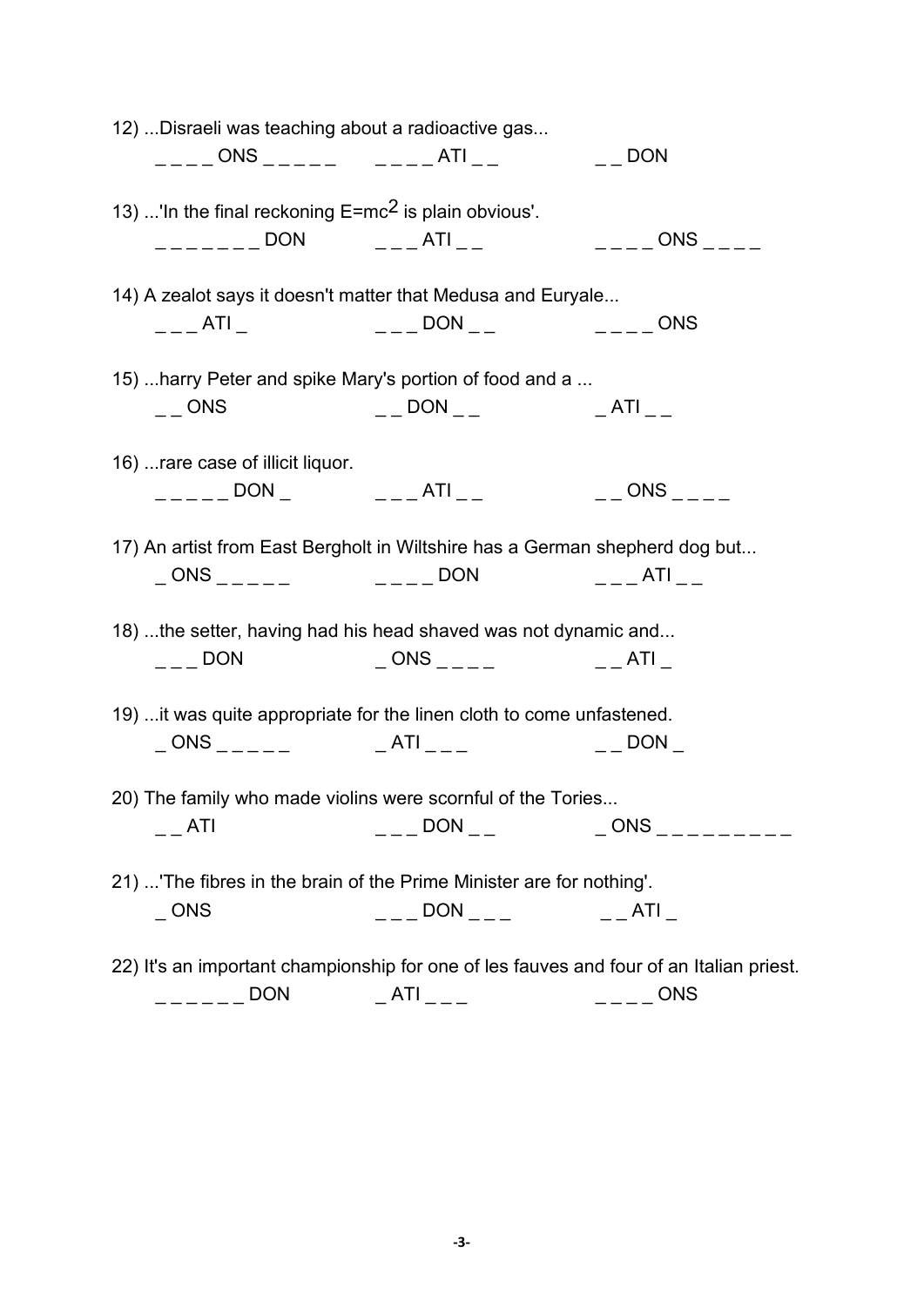| 23) The beast, a dragon killed by Heracles, was motionless.                                                                                                                                                                                                                                                                                                                                                                                                                     |                                                            |                                                                                |  |  |  |
|---------------------------------------------------------------------------------------------------------------------------------------------------------------------------------------------------------------------------------------------------------------------------------------------------------------------------------------------------------------------------------------------------------------------------------------------------------------------------------|------------------------------------------------------------|--------------------------------------------------------------------------------|--|--|--|
| $\begin{array}{cc} \_ \text{ONS} \end{array}$ $\begin{array}{cc} \_ \text{PON} \end{array}$                                                                                                                                                                                                                                                                                                                                                                                     |                                                            | _ _ _ _ _ _ _ _ _ _ _ _ _                                                      |  |  |  |
| 24) Orion's belt can be seen in Scotland by                                                                                                                                                                                                                                                                                                                                                                                                                                     |                                                            |                                                                                |  |  |  |
| _________ATI__  _ONS ____                                                                                                                                                                                                                                                                                                                                                                                                                                                       |                                                            | $---$ DON $---$                                                                |  |  |  |
| 25)  a racoon like animal from a state on the Malay Archipelago.                                                                                                                                                                                                                                                                                                                                                                                                                |                                                            |                                                                                |  |  |  |
| $-$ ATI                                                                                                                                                                                                                                                                                                                                                                                                                                                                         |                                                            |                                                                                |  |  |  |
| 26) The beautiful youth had a sore throat, shortness of breath,                                                                                                                                                                                                                                                                                                                                                                                                                 |                                                            |                                                                                |  |  |  |
| $\_$ DON $_{--}$                                                                                                                                                                                                                                                                                                                                                                                                                                                                | $-$ ONS ______ _ _ ______ ATI __                           |                                                                                |  |  |  |
| 27)  inflammation of the cornea and an attack of toothache;                                                                                                                                                                                                                                                                                                                                                                                                                     |                                                            |                                                                                |  |  |  |
|                                                                                                                                                                                                                                                                                                                                                                                                                                                                                 |                                                            |                                                                                |  |  |  |
| 28)  he was heartbroken at the type of number used in the provision of false teeth.                                                                                                                                                                                                                                                                                                                                                                                             |                                                            |                                                                                |  |  |  |
|                                                                                                                                                                                                                                                                                                                                                                                                                                                                                 |                                                            |                                                                                |  |  |  |
| 29) It is generally accepted that deadly nightshade is scented and that                                                                                                                                                                                                                                                                                                                                                                                                         |                                                            |                                                                                |  |  |  |
|                                                                                                                                                                                                                                                                                                                                                                                                                                                                                 |                                                            |                                                                                |  |  |  |
| 30) the sandalwood tree in Istanbul is treated word for word.                                                                                                                                                                                                                                                                                                                                                                                                                   |                                                            |                                                                                |  |  |  |
|                                                                                                                                                                                                                                                                                                                                                                                                                                                                                 |                                                            |                                                                                |  |  |  |
| 31) The novice Poet Laureate goes all out for pleasure.                                                                                                                                                                                                                                                                                                                                                                                                                         |                                                            |                                                                                |  |  |  |
| ____ATI_____    _ONS __                                                                                                                                                                                                                                                                                                                                                                                                                                                         |                                                            | $\overline{a}$ $\overline{a}$ DON $\overline{a}$ $\overline{a}$ $\overline{a}$ |  |  |  |
|                                                                                                                                                                                                                                                                                                                                                                                                                                                                                 |                                                            |                                                                                |  |  |  |
|                                                                                                                                                                                                                                                                                                                                                                                                                                                                                 | 32) Positive charged light particles are the basis of RNA. |                                                                                |  |  |  |
| $\_$ ATI $_{--}$                                                                                                                                                                                                                                                                                                                                                                                                                                                                | $---$ ONS                                                  | $\overline{\phantom{a}}$ DON                                                   |  |  |  |
| 33) The madrigal composer reputed to be on the Balkan peninsula                                                                                                                                                                                                                                                                                                                                                                                                                 |                                                            |                                                                                |  |  |  |
| $\overline{\phantom{a}}$ $\overline{\phantom{a}}$ $\overline{\phantom{a}}$ $\overline{\phantom{a}}$ $\overline{\phantom{a}}$ $\overline{\phantom{a}}$ $\overline{\phantom{a}}$ $\overline{\phantom{a}}$ $\overline{\phantom{a}}$ $\overline{\phantom{a}}$ $\overline{\phantom{a}}$ $\overline{\phantom{a}}$ $\overline{\phantom{a}}$ $\overline{\phantom{a}}$ $\overline{\phantom{a}}$ $\overline{\phantom{a}}$ $\overline{\phantom{a}}$ $\overline{\phantom{a}}$ $\overline{\$ | $---ATI$ $---$ DON $---$                                   |                                                                                |  |  |  |
| 34) forgave the lawyer at morning prayer                                                                                                                                                                                                                                                                                                                                                                                                                                        |                                                            |                                                                                |  |  |  |